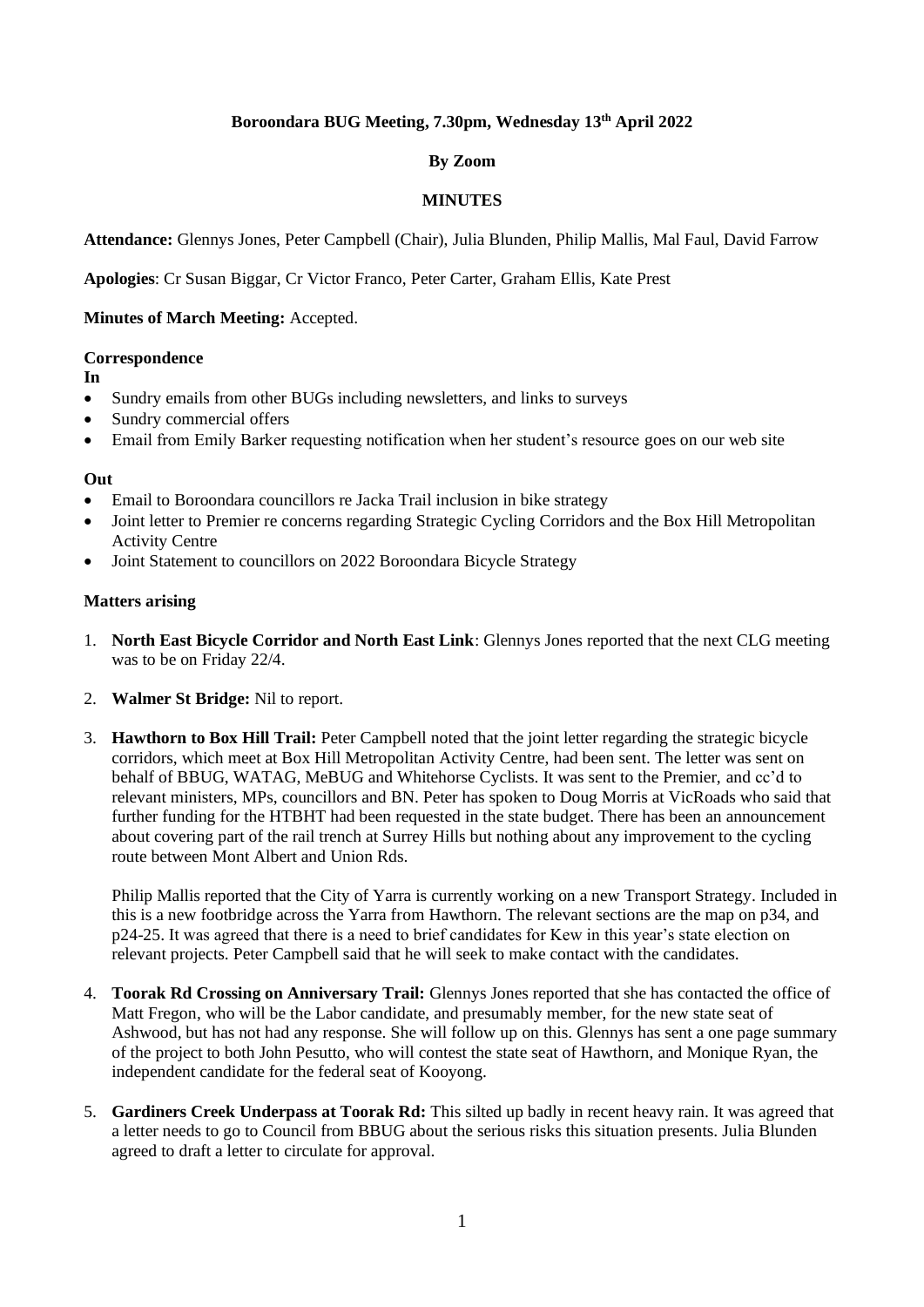- 6. **Ferndale Trail – Need for widening and realignment between Summerhill and Ferndale Rds**: Reconstruction of this section is well underway. Light grey concrete is being used. A short section at the Summerhill Rd end is 2m wide, presumably to spare trees, but the rest of the path is 3m wide, and the low section approaching Ferndale Rd is being raised which will hopefully reduce flooding if he path.
- 7. **Boroondara Bicycle Strategy:** Peter Campbell reported that there has been a misinformation campaign against the proposed Jacka Trail, depicting it as a commuter route for fast cyclists. There is a real danger that the strategy will not be adopted by council. A joint statement in support of the strategy has been sent on behalf of BBUG, Kooyong Climate Change Action, Lighter Footprints and ACF Boroondara. Julia Blunden agreed to send a message to BBUG members asking them to contact their ward councillors in support of the strategy.
- 8. **Frog Hollow to Ferndale Trail:** Nil to report.
- 9. **Guide Dogs- change to access arrangements:** Nil to report
- 10. **Pop-Up Bike Lanes:** Philip Mallis reported that some of these lanes are now being installed In the City of Maribyrnong but that there is some opposition to them..
- 11. **Developments at Box Hill Central:** See correspondence and MA item 3.
- 12. **Victorian BUGS Meeting 27th April:** Julia Blunden reported that there will be two speakers, Stephen Hodge, Director, National Advocacy, WeRide Australia, and Nikk Hunter from BN. Peter Campbell agreed to chair the meeting. The speakers will be first on the agenda and BUGs can provide updates on their areas in the time remaining.
- 13. **Web Site and Slack:** The new web site has not yet been launched.
- 14. **Free Membership Database:** Mal Faul said that he would send his updated database to Kate Prest. Peter Campbell said he will contact Kate to offer any assistance she requires to set up the new membership database.
- 15. **Twitter Account and Facebook:** There has not been much activity on our Twitter account but Glennys Jones reported that there had been quite a lot of activity in response to Peter Campbell's FB posts. It was agreed that information about the Yarra Transport Strategy should be posted on FB. Philip Mallis offered to send the relevant information to both Peter and Glennys asap.
- **16. Treasurer's report:** Mal Faul reported that the bank balance in the current account is \$1208.28. The Term deposit balance is \$3833.89. Interest in January was \$6.61, and the next maturity occurs in July.

## **Other Business**

- 1. **Letter of Thanks to Craig Richards:** Glennys Jones suggested that as Craig Richards is due to leave as CEO of BN it would be appropriate to send him a letter of thanks and good wishes from BBUG. Julia Blunden agreed to draft such a letter.
- 2. **Kooyong Campaign:** Peter Campbell reported that independent candidate, Monique Ryan, held a media event in support of the HTBHT but that there has not been any coverage of this. Peter said that Monique is campaigning strongly.
- 3. **Metropolitan Transport Forum**: Philip Mallis reported that Cr Victor Franco has been elected as Deputy Chair of the forum and that he himself is an ordinary member.

Next Meeting: 7.30pm, Wednesday, 11<sup>th</sup> May, by Zoom